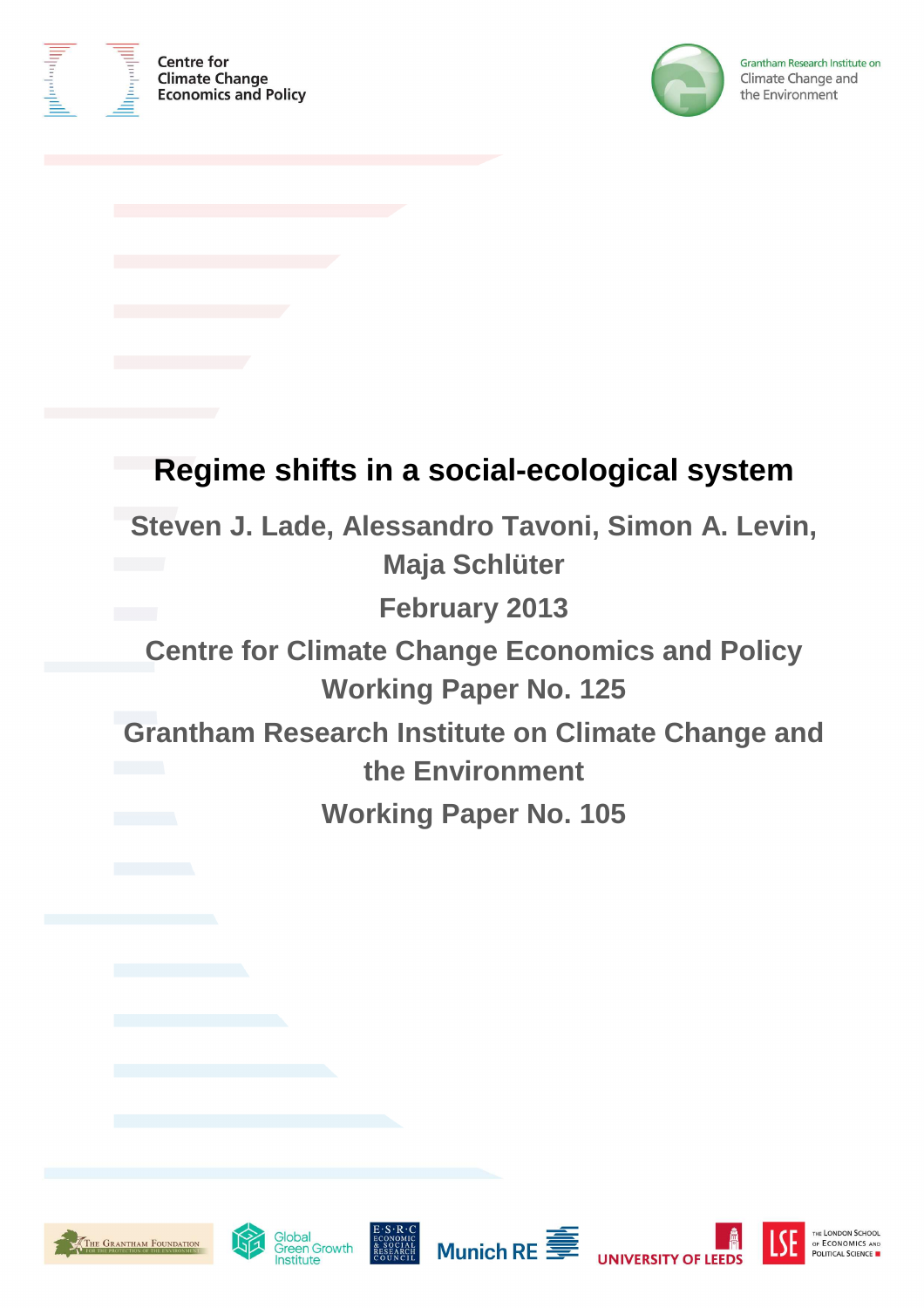**The Centre for Climate Change Economics and Policy (CCCEP)** was established by the University of Leeds and the London School of Economics and Political Science in 2008 to advance public and private action on climate change through innovative, rigorous research. The Centre is funded by the UK Economic and Social Research Council and has five inter-linked research programmes:

- 1. Developing climate science and economics
- 2. Climate change governance for a new global deal
- 3. Adaptation to climate change and human development
- 4. Governments, markets and climate change mitigation
- 5. The Munich Re Programme Evaluating the economics of climate risks and opportunities in the insurance sector

More information about the Centre for Climate Change Economics and Policy can be found at: http://www.cccep.ac.uk.

**The Grantham Research Institute on Climate Change and the Environment** was established by the London School of Economics and Political Science in 2008 to bring together international expertise on economics, finance, geography, the environment, international development and political economy to create a worldleading centre for policy-relevant research and training in climate change and the environment. The Institute is funded by the Grantham Foundation for the Protection of the Environment and the Global Green Growth Institute, and has five research programmes:

- 1. Global response strategies
- 2. Green growth
- 3. Practical aspects of climate policy
- 4. Adaptation and development
- 5. Resource security

More information about the Grantham Research Institute on Climate Change and the Environment can be found at: http://www.lse.ac.uk/grantham.

This working paper is intended to stimulate discussion within the research community and among users of research, and its content may have been submitted for publication in academic journals. It has been reviewed by at least one internal referee before publication. The views expressed in this paper represent those of the author(s) and do not necessarily represent those of the host institutions or funders.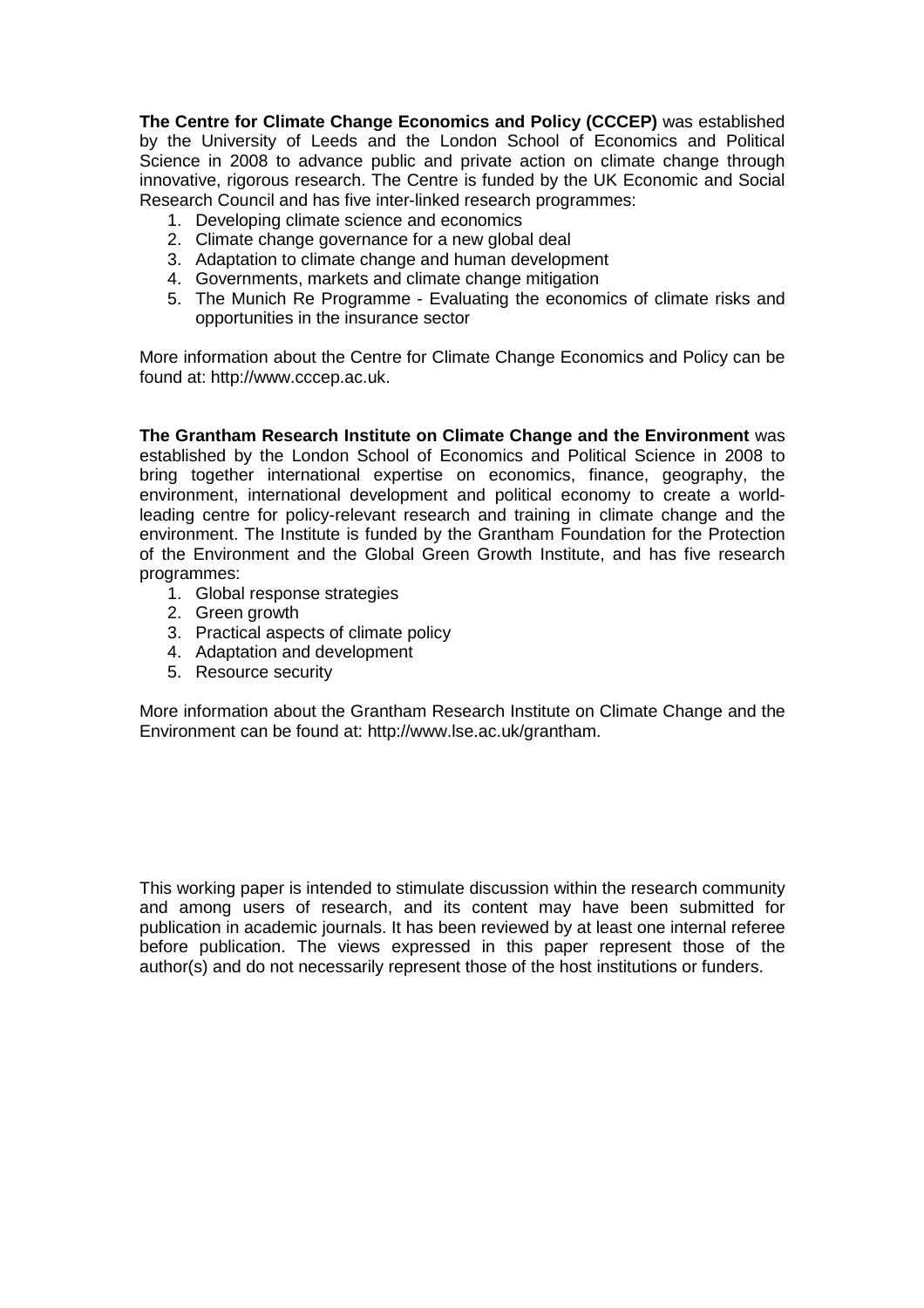# Regime shifts in a social-ecological system

Steven J. Lade · Alessandro Tavoni · Simon A. Levin · Maja Schlüter

Received: date / Accepted: date

Abstract Ecological regime shifts are rarely purely ecological. Not only is the regime shift frequently triggered by human activity, but the responses of relevant actors to ecological dynamics are often crucial to the development and even existence of the regime shift. Here, we show that the dynamics of human behaviour in response to ecological changes can be crucial in determining the overall dynamics of the system. We find a social-ecological regime shift in a model of harvesters of a common-pool resource who avoid over-exploitation of the resource by social ostracism of non-complying harvesters. The regime shift, which can be triggered by several different drivers individually or also in combination, consists of a breakdown of the social norm, sudden collapse of co-operation and an over-exploitation of the resource. We use the approach of generalised modelling to study the robustness of the regime shift to uncertainty over the specific forms of model components such as the ostracism norm and the resource dynamics. Importantly, the regime shift in our model does not occur if the dynamics of harvester behaviour are not included in the model. Finally, we sketch some possible early

Steven J. Lade · Maja Schlüter Stockholm Resilience Centre, Stockholm University, Kräftriket 2B, 114 19 Stockholm, Sweden E-mail: steven.lade@stockholmresilience.su.se

Steven J. Lade

NORDITA, KTH Royal Institute of Technology and Stockholm University, Roslagstullsbacken 23, 106 91 Stockholm, Sweden

Alessandro Tavoni Grantham Research Institute, London School of Economics,

London WC2A 2AZ, United Kingdom

Simon A. Levin

Department of Ecology and Evolutionary Biology, Princeton University, Princeton, NJ 08544, USA

warning signals for the social-ecological regime shifts we observe in the models.

Keywords Regime shifts · tipping points · early warning signals · bifurcation · generalised modelling · social-ecological system

# 1 Introduction

Many ecological systems can undergo large, sudden and long-lasting changes in structure and function (Scheffer et al  $2001$ ). Such changes, often called regime shifts<sup>1</sup> or critical transitions (Scheffer et al 2009), have been found in a range of ecological systems, including eutrophication of freshwater lakes, soil salinisation, degradation of coral reefs, collapse of fisheries and encroachment of bushland (Biggs et al 2012a).

Most ecological systems, and especially those systems that are at risk of sudden nonlinear changes such as regime shifts, are subject to influence by humans (Millennium Ecosystem Assessment 2005). Furthermore, humans not only influence the ecological system but also adapt their behaviour in response to ecological changes (Folke et al 2010). However, many traditional ecological modelling approaches reduce the social subsystem to a simple driver, such as fishing pressure or resource extraction rate (Schlüter et al 2012a). Mirroring this problem, in bioeconomic models of the optimal management of renewable resources the descriptions of resource dynamics are often very simple, with neither

<sup>&</sup>lt;sup>1</sup> In this article, we use the term 'regime shift' in a social as well as an ecological context. We intend the term 'regime shift' to be understood in such a social context as not (necessarily) a political regime change but rather any recognisably sudden, large and persistent change in the behaviour of relevant actors.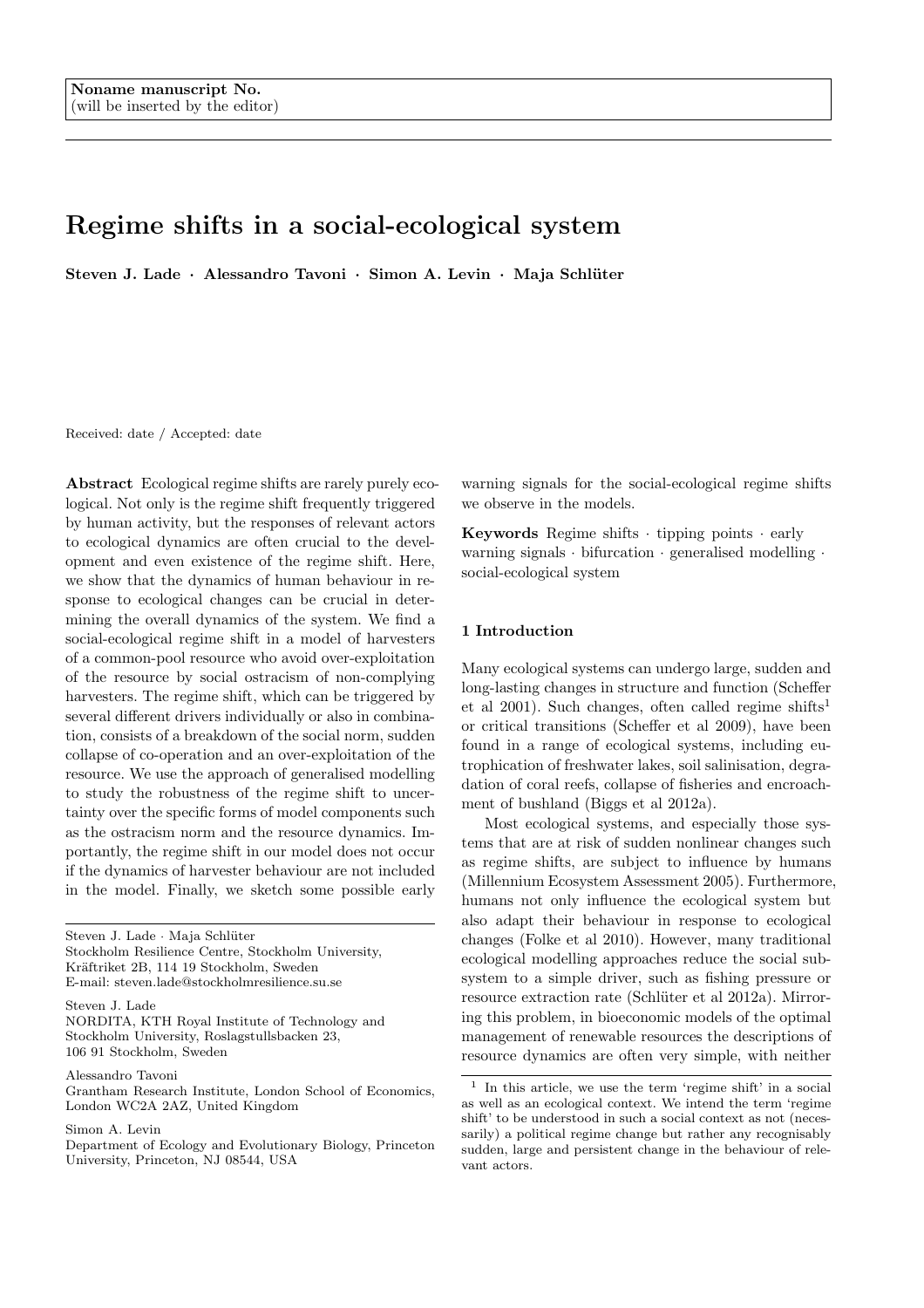resource nor management strategy capable of regime shifts (with exceptions including recent work from ecological economics such as Crépin and Lindahl 2009; Horan et al 2011).

Here, we show that modelling changes in the behaviour of the humans who interact with the ecological system is crucial to understanding regime shifts in the ecological populations. In particular, a central result is that such systems, often referred to as *social*ecological systems (Carpenter et al 2009), can display regime shifts that are absent from the ecological subsystem in isolation. We find that even a non-linear linkage between completely linear social and ecological subsystems, which have no regime shifts of their own, can induce regime shifts in the coupled system.

To develop these results, we analyse a social-ecological system that captures essential properties of a class of systems encountered frequently in natural resource management: a common-pool resource, for which harvesters choose between a community-efficient co-operation or a self-interested defection that leads to over-harvesting, together with a social mechanism that encourages but does not guarantee co-operation (Ostrom 1990, 2006). We represent this system using two types of models: a generalised model, where the details of the processes in the system are left unspecified; and simulation models based on the model of Tavoni et al (2012) (hereafter referred to as the TSL model) that have functional forms fully specified, as is necessary to perform time series simulations.

We search for possible regime shifts in this socialecological system by analysing the fold bifurcations of the models. Fold bifurcations, one of a family of precisely mathematically defined qualitative changes in the dynamical behaviour of a system (Kuznetsov 2010), can lead to regime shifts (Scheffer et al 2001). Bifurcation analysis of the generalised model therefore permits general statements about the presence and robustness of regime shifts over a wide range of systems. This generality is useful when analysing social-ecological systems, in which the specific functional forms required by simulation models can be difficult to determine. Bifurcation analysis of simulation models allows us to test the generalised results in specific cases and to predict the presence and effects of regime shifts with respect to specific parameters of the simulation model.

Since regime shifts are sudden, persistent and often have significant consequences, early warning signals for an impending regime shift would be highly desirable. Early warning signals have recently been developed for regime shifts in ecological and physical systems (Scheffer et al 2009, 2012). We perform preliminary investigations on the possibility of using these early warnings for regime shifts in social-ecological systems. We use the conventional variance and autocorrelation indicators (Dakos et al 2012b) as well as the generalised modelling-based early warning signal (Lade and Gross 2012).

Section 2 describes in greater detail the models and the methods used to analyse them, including bifurcation diagrams and generalised modelling for both bifurcation analysis and early warning signals as well as conventional early warning signals. Section 3 presents the results of these bifurcation and early warning signal analyses, and in Section 4 we discuss their implications for modelling studies and for governance of socialecological systems. Concluding remarks are presented in Section 5.

#### 2 Methods

We begin by introducing background theory and the analytical tools we propose to use in our analysis, then describe the model to which they will be applied.

# 2.1 Bifurcation theory

Bifurcation theory describes sudden, qualitative changes in the dynamical behaviour of systems. Specifically, a bifurcation of a dynamical system occurs when a small, smooth change in a parameter of the dynamical system causes a qualitative change to the dynamics of the system (Kuznetsov 2010). In this article, we analyse the bifurcations of our social-ecological models to understand qualitative changes in their behaviour.

Regime shifts are a type of qualitative change in behaviour that can be caused by bifurcations (Kuehn 2011). One important type of regime shift-inducing bifurcation is the fold bifurcation (Scheffer et al 2001). In a fold bifurcation, a stable fixed point collides with an unstable fixed point and both fixed points disappear (Fig. 1). A system initially on or near the stable fixed point will undergo a sudden and possibly large change in state to a distant attractor (in Fig. 1 this is another stable fixed point). This change is also persistent, as the parameter must often be changed to a significantly different value in order for the system to transition back to the first fixed point. Mathematically, fold bifurcations occur (in the ordinary differential equations we use here) when a real eigenvalue of the Jacobian matrix at the fixed point passes through zero. The Jacobian matrix is a matrix of derivatives that characterises the dynamics of the system in the vicinity of the fixed point.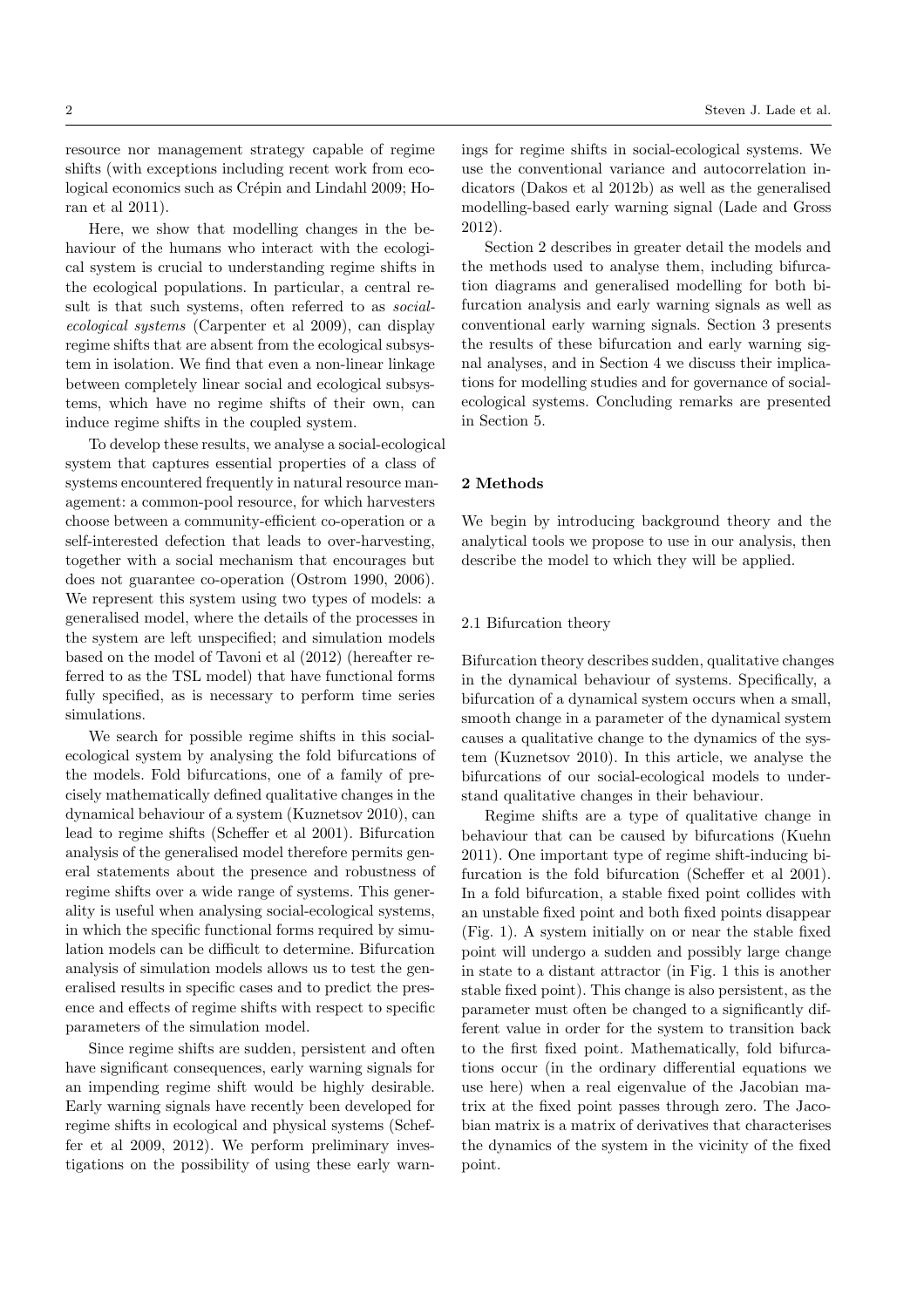

Fig. 1 Bifurcations and regime shifts. Fold bifurcations occur when a stable (solid lines) and an unstable (dashed line) fixed point collide, and lead to regime shifts. In the pair of fold bifurcations sketched here (manually, without computer simulation), a system on stable fixed point 1 will, upon the driver passing fold bifurcation 1, undergo a sudden and large shift to stable fixed point 2 (trajectory 1). This change is persistent, because the parameter must be returned to a value below fold bifurcation 2 (if this is possible) in order for the system to return to its original state, in another regime shift (trajectory 2).

Another important type of bifurcation that can also be detected with a generalised modelling analysis is the Hopf bifurcation, which often (in the case of supercritical Hopf bifurcations) lead to a transition to oscillatory dynamics. A Hopf bifurcation occurs when the Jacobian matrix at a fixed point has a complex conjugate pair of eigenvalues that pass through the imaginary axis (that is, have zero real part) (Kuznetsov 2010).

For simulation models of dynamical systems, where the forms of all interactions and the values of all parameters are known, numerical continuation software are often used to locate and track bifurcations. Here, we used the software XPPAUT (Ermentrout 2011) to plot bifurcation diagrams of the form of Fig. 1, where the values of a parameter or 'driver' are plotted on the horizontal axis, and the stable and unstable fixed points of the system corresponding to each value of the driver on the vertical axis.

# 2.2 Generalised modelling for bifurcation analysis

Bifurcation diagrams give great insight into possible qualitative behaviours of the system. Frequently, however, the forms of interactions and the values of parameters in the model on which the bifurcation analysis was performed cannot be accurately known. In a related problem, if functional forms are chosen in a model, there can be significant uncertainty over whether conclusions

obtained from the model are of a general nature or are specific to the functional forms chosen.

The generalised modelling approach (Gross and Feudel 2006; Kuehn et al 2013) permits precise mathematical statements about bifurcations of a dynamical system to be made in the presence of uncertainties about its precise form. Here, we use generalised modelling to make two types of inferences about a dynamical system. The first, and more traditional, use of generalised modelling will be to calculate the types of bifurcations that a generalised model can and is likely to undergo. Further below, we use generalised models together with time series data to generate early warning signals for regime shifts.

A generalised modelling bifurcation analysis proceeds as follows:

- 1. Write down a generalised model structure for the state variables and processes present in the system.
- 2. Symbolically calculate the Jacobian matrix of a fixed point in this generalised model.
- 3. Parameterise the Jacobian matrix directly using the so-called generalised parameters. Assign likely ranges of the generalised parameters based on knowledge of the system.
- 4. Calculate, using appropriate methods, the likely bifurcations to which these values of generalised parameters can lead.

This procedure will be described in further detail below with the aid of a simple example. We also note that the procedure described here above skips the normalisation step often used in previous generalised modelling studies (Gross and Feudel 2006; Kuehn et al 2013). This leads to the presence of an additional parameter in the Jacobian, which we call the 'steady-state ratio' below, but which has no effect on the bifurcation analysis.

Generalised modelling shares its mathematical basis, the bifurcations of dynamical systems, with both the qualitative theory of differential equations (Kelley and Peterson 2010) and catastrophe theory (Zeeman 1977). Indeed, generalised modelling could be considered a systematic way of parameterising a model before analysing its bifurcations with the tools of qualitative differential equation theory. Two key points of distinction of the generalised modelling are that: (i) it parameterises the Jacobian matrix directly, rather than the original functional forms; and (ii) it provides a systematic framework for connecting a generalised model structure to properties of real systems, through the generalised parameters (see below) or time series observations (in the case of a generalised modelling-based early warning signal). Generalised modelling therefore allows for the investigation of how processes, even incompletely characterised processes, lead to bifurcations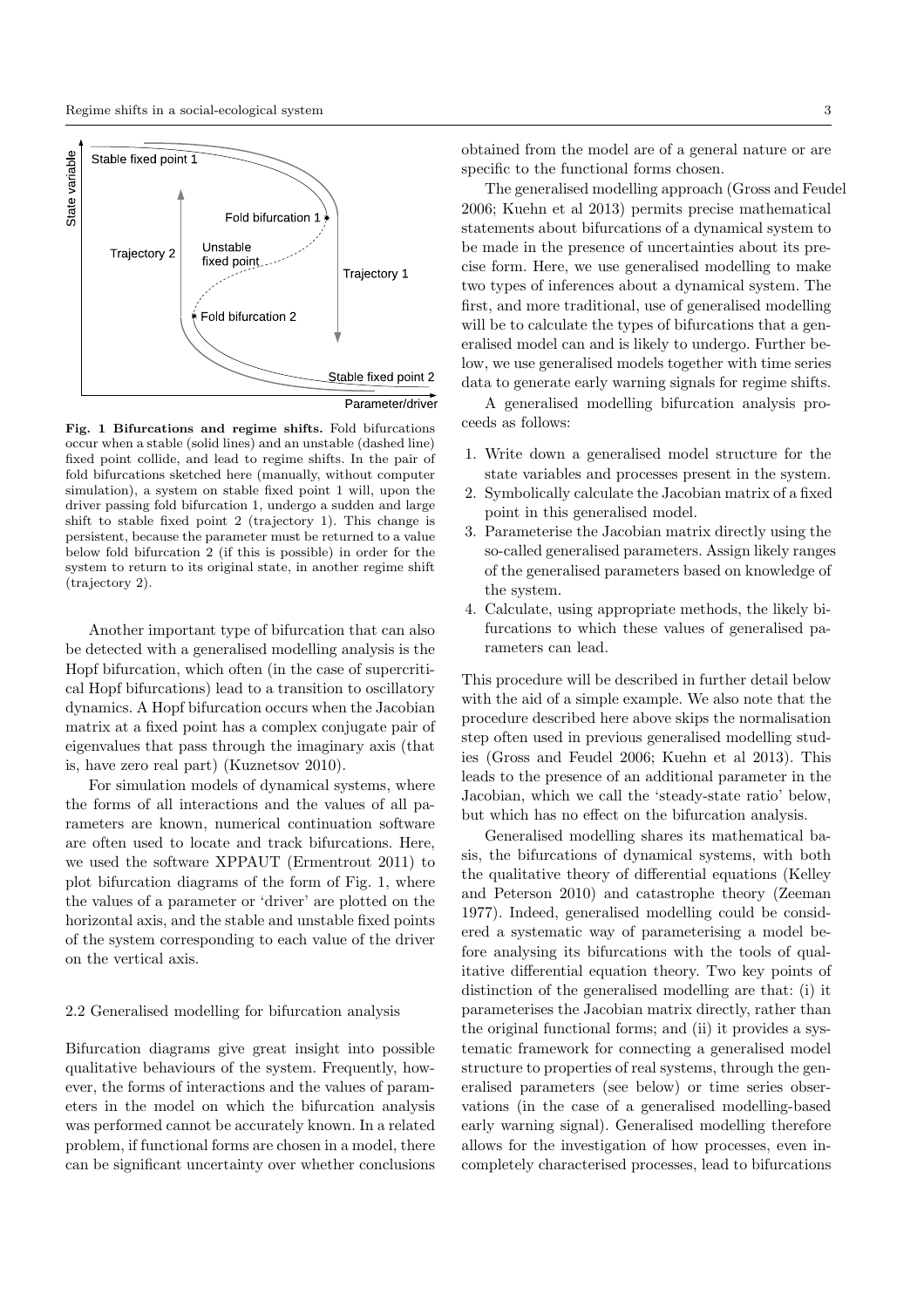of the system. Frequent failure to investigate how systemspecific processes could lead to the abstract, general geometries of catastrophes was a major contributor to the controversy over some strands of catastrophe theory (Guckenheimer 1978).

Conceptually, generalised modelling is also similar to systems dynamics approaches (Sterman 2000), structural equation modelling (Kline 2011) and flexible functional forms (Chambers 1988). A generalised model could be considered a causal loop diagram or stock and flow diagram from system dynamics in mathematical form, which we then further manipulate to obtain general mathematical results without resorting to simulating specific systems. Like generalised modelling, structural equation modelling (SEM) explores the consequences of linkages within a network of interacting variables; unlike generalised modelling, SEM can statistically test for the presence and strength of linkages, but does not commonly explore nonlinear dynamics and transitions of the variables. In economics, flexible functional forms are a general way to determine functional relationships directly from data, but they generally are not forms that are convenient for a subsequent bifurcation analysis.

To formulate a generalised model, the important state variables in the system and the processes through which they interact must first be identified. As a simple example, consider a single population  $X$  (which may be of animals, of people, of people holding a particular opinion) that can increase due to a gain process  $G(X)$ and decrease due to a loss process  $L(X)$ , both of which may depend on the current population  $X$ . A generalised model, in differential equation form, for the population  $X$  is then

$$
\frac{\mathrm{d}X}{\mathrm{d}t} = G(X) - L(X). \tag{1}
$$

To investigate the bifurcations of this generalised model, we assume that the system has a fixed point, that is, some value  $X^*$  where if  $X(0) = X^*$  then  $X(t) =$  $X^*$  for all  $t > 0$ . Throughout this article we use the asterisk to denote a quantity evaluated at the fixed point. We then calculate the Jacobian matrix of the generalised model at the fixed point, and calculate the eigenvalues of the Jacobian, from which we can establish stability and bifurcations as described in Sec. 2.1. For Eq.  $(1)$ , the Jacobian matrix **J** consists of a single element which is also the eigenvalue,  $\lambda$ ,

$$
\mathbf{J} = \lambda = \left. \frac{\mathrm{d}G}{\mathrm{d}X} \right|^{*} - \left. \frac{\mathrm{d}L}{\mathrm{d}X} \right|^{*} . \tag{2}
$$

Therefore to determine the bifurcations of the system, we need to determine the possible ranges of these two derivatives.

To better relate the derivatives in the model to properties of a real-world system, we re-write Eq. (2) in a different form. We introduce:

- the scale parameter  $\alpha = G^*/X^*$ , which, with dimensions of inverse time, is a measure of the characteristic time scale of X.
- the dimensionless elasticity parameters

$$
G_X = \frac{X^*}{G^*} \left. \frac{\mathrm{d}G}{\mathrm{d}X} \right|^{*} \quad \text{and} \quad L_X = \frac{X^*}{L^*} \left. \frac{\mathrm{d}L}{\mathrm{d}X} \right|^{*}.
$$

The elasticity parameters give an indication of the non-linearity of the process near the fixed point. For example, a linear function  $f(x) = ax$  has elasticity 1 for all x. A constant function  $f(x) = a$  has elasticity 0 for all  $x$ .

The scale and elasticity parameters, and in more complicated examples another type of parameter called the ratio parameter, are collectively referred to as generalised parameters, as they are used to represent the dynamics of a general class of models rather than parameterising a particular model. Using these generalised parameters, Eq. (2) becomes

$$
\lambda = \alpha \left( G_X - L_X \right),
$$

where we have also used the fact that  $G^* = L^*$ .

Next, we identify what conditions on the generalised parameters can give rise to different types of bifurcations. As described in the previous section, a zero eigenvalue of J indicates a fold bifurcation, while a pair of imaginary conjugate eigenvalues indicates a Hopf bifurcation. In this simple example, we can conclude that no Hopf bifurcations are possible (since there is only one eigenvalue, which is real) and, provided  $\alpha > 0$ , a fold bifurcation can only occur when  $G_X = L_X$ .

The final step of the generalised modelling process is to make use of contextual knowledge about the processes to evaluate the likelihood of the identified bifurcations. In this example, suppose we know that the loss process  $L(x)$  is approximately linear (elasticity 1), while the gain process  $G(X)$  is linear at  $X = 0$  (elasticity 1) but saturates at high  $X$  (elasticity 0). Therefore  $L_X \approx 1$  and  $0 < G_X < 1$  for any non-zero population so a fold bifurcation is unlikely. If, however,  $G(X)$  took a sigmoidal-type shape (with a quadratic or higher-order shape near  $X = 0$ ) then the elasticity  $G_X$  could reach and exceed 1 and a fold bifurcation may be possible.

The generalised model that we analyse below is twodimensional. For this system, we search for bifurcations by identifying combinations of generalised parameters that satisfy

$$
\det \mathbf{J} = 0 \tag{3}
$$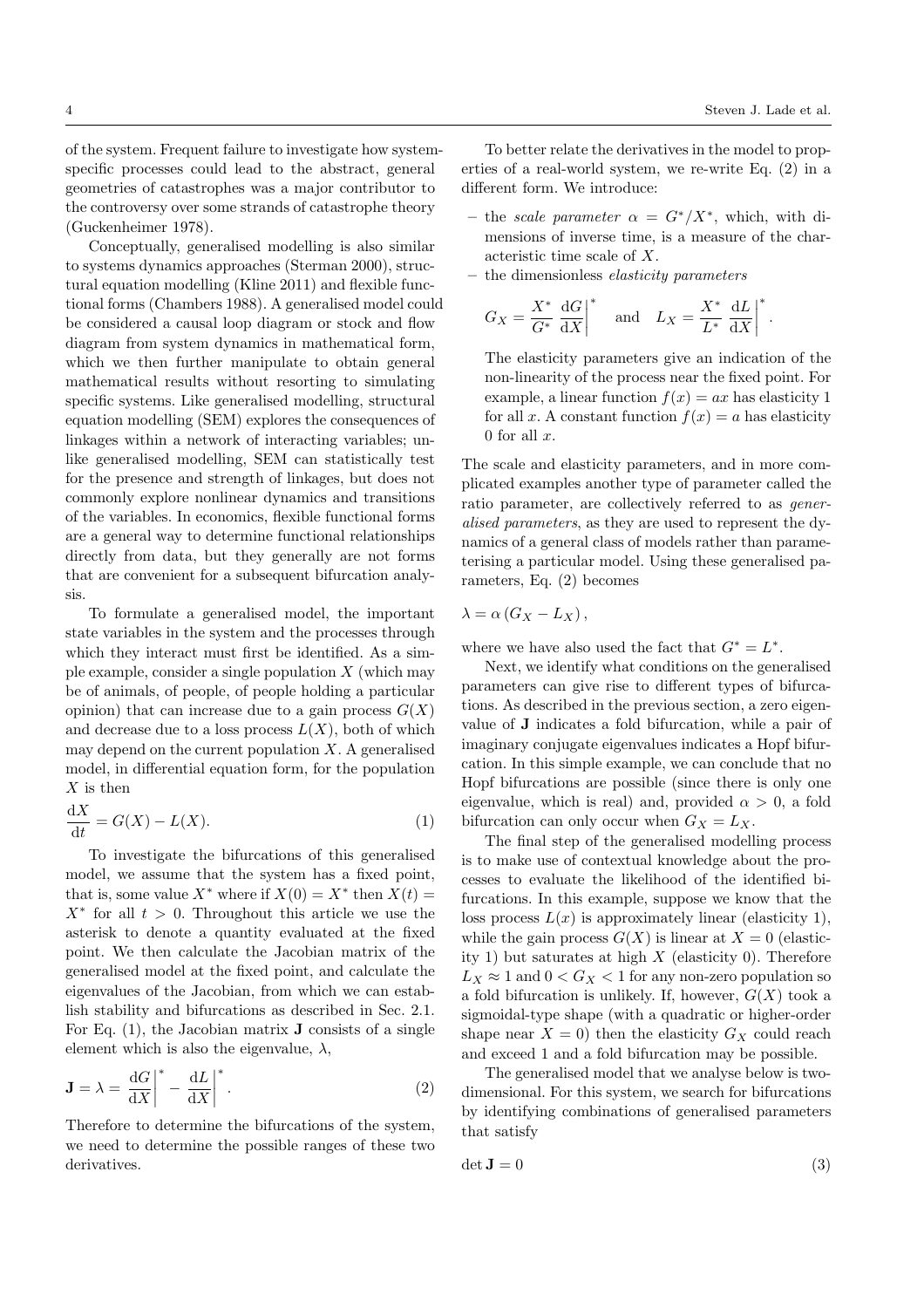for fold bifurcations and

$$
\operatorname{tr} \mathbf{J} = 0 \text{ and } \det \mathbf{J} > 0 \tag{4}
$$

for Hopf bifurcations, where tr denotes the trace of the matrix.<sup>2</sup> We also test whether det **J** (for fold bifurcations) or tr J (for Hopf bifurcations) changes sign at the candidate bifurcation points, as is necessary for a true bifurcation.

# 2.3 Early warning signals

Consider a dynamical system that is undergoing noisy fluctuations due to a fast noise forcing. As the dynamical system approaches a fold bifurcation the standard deviation of these fluctuations, under a linear approximation, diverges to infinity and their autocorrelation increases towards one (Scheffer et al 2009; Kuehn 2013). Although the linear approximation will not hold arbitrarily close to a fold bifurcation, increasing variance and autocorrelation are two well-known early warning signals that have both been shown to precede regime shifts in simulation studies, in laboratory and field experiments and in data of past regime shifts (Lenton 2012; Scheffer et al 2012).

We examine whether variance and autocorrelation early warning signals also precede the regime shifts we explore in our social-ecological system. To calculate the early warning signals we use the R package 'earlywarnings' (Dakos et al 2012a) developed by Dakos et al (2012b). A bandwidth of 20 for the detrending of the time series was used.

We also explore a third early warning signal, the recently developed generalised modelling-based early warning signal (Lade and Gross 2012). Unlike the variance and autocorrelation approaches, which rely purely on time series data of the system, this approach also makes use of structural knowledge about the system. As the name suggests, the approach begins by constructing a generalised model and then formally calculating its Jacobian matrix as described in Sec. 2.2. Instead of assigning ranges to the elements of the Jacobian matrix through generalised parameters, time series observations of the state variables and processes are used to directly estimate the derivatives in the Jacobian matrix. The particular computations used to estimate the derivatives depend on the structure of the generalised

model and on the available data; we will derive an algorithm appropriate to the model studied here.

### 2.4 Social ostracism and resource model

We use the tools described above to analyze regime shifts in a stylised social-ecological model. Based on the TSL model, we consider a resource, of resource level R, that is being harvested by a community of users. A proportion  $f_c$  of the harvesters co-operate to harvest at a socially optimal level while the remaining harvesters 'defect' and harvest at a higher level out of self-interest.

We write the resource dynamics in generalised form as

$$
\frac{\mathrm{d}R}{\mathrm{d}t} = c - D(R) - Q(E(f_c), R),\tag{5}
$$

where  $c$  is the resource inflow or growth rate (and is independent of the current resource level),  $D(R)$  is the natural resource outflow rate or mortality, and  $Q(E, R)$ is the resource extraction. Here  $E(f_c)$  is the total effort exerted by the harvesters, which decreases with increasing proportion of co-operators. In practice, the resource could be fish in a fishery, water in an irrigation system, an unpolluted atmosphere, etc.

We, like TSL, use the replicator dynamics of evolutionary game theory to model the dynamics of the fraction of co-operators  $f_c$ . In its most general form, the replicator equation for two strategies is  $df_c/dt =$  $f_c(1 - f_c)(U_c - U_d)$ , where  $U_c$  and  $U_d$  are the utilities for a co-operator and a defector, respectively. In our model, the utilities of defectors and co-operators can differ in three ways.

First, the income received by defectors and co-operators differs due to their harvesting activities, by an amount we denote by  $F(E, R) > 0$  that depends on the current resource level  $R$  and the total effort  $E$ . Second, the costs incurred by defectors and co-operators differ due to their harvesting activities by an amount  $W > 0$ . We expect both income and costs to be higher for defectors than for co-operators, since defectors invest more effort.

The income difference minus the cost difference constitutes the payoff difference between defectors and cooperators. Like TSL, we include a third difference between co-operator and defector utility, that the defectors can be socially ostracised by the co-operators, to reduce the utility of the larger payoff that they would otherwise obtain. We denote by  $\omega(f_c) > 0$  the degree to which ostracism reduces a defector's utility, with the property that the size of this reduction is expected to increase with increasing  $f_c$ . Ostracism can occur with the

<sup>2</sup> These conditions can be easily derived by noting that the eigenvalues of a two-dimensional Jacobian matrix are  $\lambda = \frac{1}{2} \text{ tr } \mathbf{J} \pm \frac{1}{2} \sqrt{\text{tr}^2 \mathbf{J} - 4 \det \mathbf{J}}$ . We emphasise that Eq. (4) is only valid in two dimensions; approaches that also work for higher dimensions include the Routh-Hurwitz criteria and the method of resultants (Gross and Feudel 2004).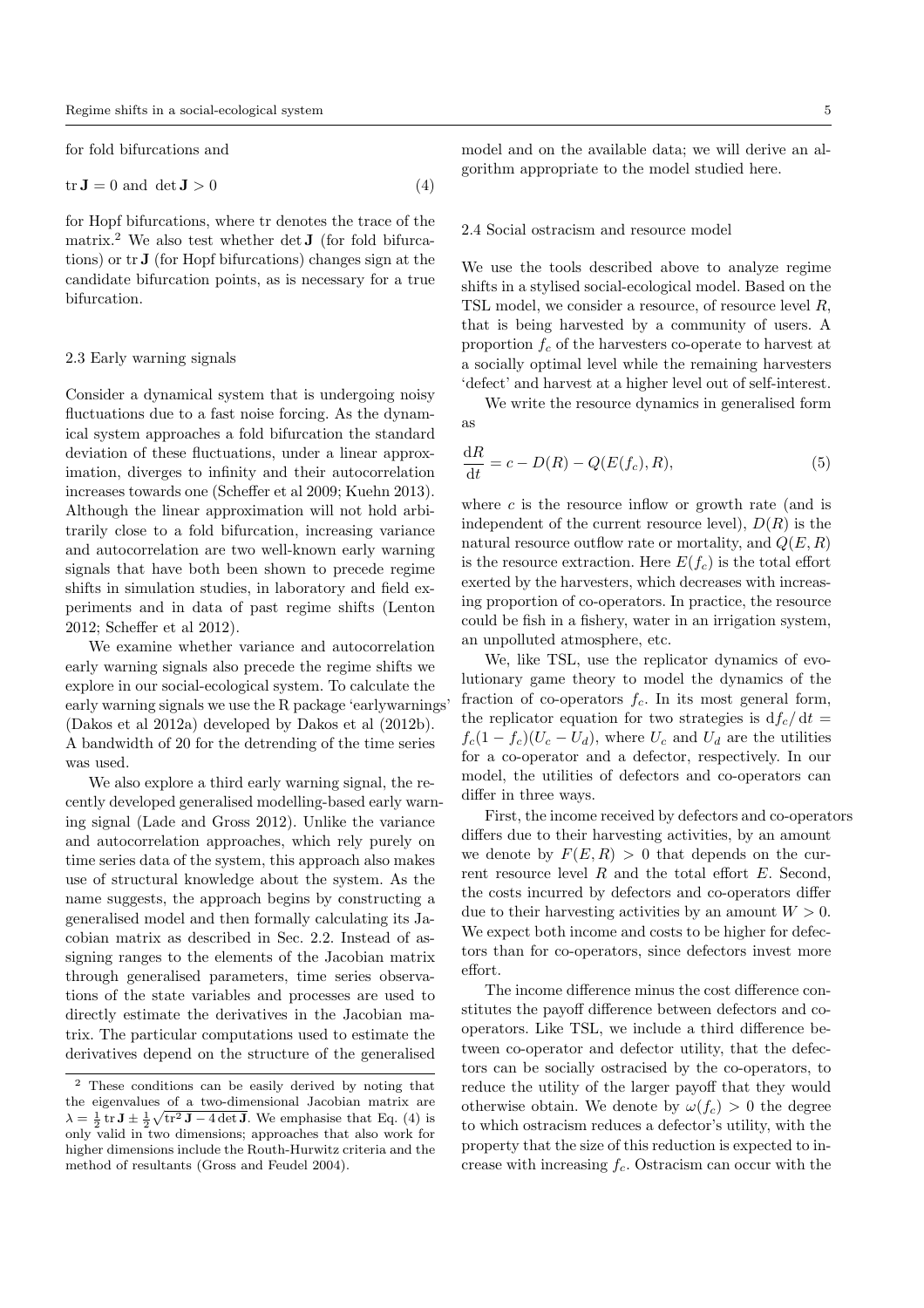presence of individuals in the community with otherregarding preferences (Fehr and Fischbacher 2002) and when fear of community disapproval leads to pressure to conform with the social norm (Cialdini and Goldstein 2004).

We note that the social ostracism modelled by TSL, which we follow in generalised form here, is non-costly, in that it does not cost the co-operators to impose this punishment. Non-costly ostracism may occur when the community builds upon available social capital (Bowles and Gintis 2002) to deny defectors important services, such as refusing to loan machinery or refusing transportation to market (Tarui et al 2008; Tavoni et al 2012). Indeed, sanctioning can even provide benefits to the enforcer (Ostrom 1990). Other models in which cooperation is encouraged in a non-costly manner include those of Osés-Eraso and Viladrich-Grau (2007), Iwasa et al (2007) and Tarui et al (2008).

These three differences between co-operator and defector utility result in the following equation for changes in the fraction of co-operators,

$$
\frac{\mathrm{d}f_c}{\mathrm{d}t} = f_c(1 - f_c) \left( -F(E(f_c), R) + W + \omega(f_c) \right). \tag{6}
$$

As described in the Supporting Text (Section 1), some of our definitions differ from those originally used by TSL. These changes were made in order to reduce Eq. 6 to a number of unknown functions and parameters that is as small as possible while still clearly representing the processes at work in the social-ecological system.

Eqs. (5-6) constitute our generalised model of social ostracism and resource dynamics, hereafter referred to as 'our social-ecological model'. We denote by the ecological or social subsystem the relevant part of the system with any feedback from the other part set to a constant value. It is clear that there are two key processes that link the ecological and social subsystems: extraction of the resource  $Q$ , and the income (difference)  $F$  gained by harvesters due to extraction (Fig. 2). For both these processes, the effect of the social subsystem is mediated by the total effort  $E$  of the harvesting community.

To illustrate or to test our generalised modelling we will also produce time series data using simulation models. For this purpose we will use the original TSL model as described in the Supporting Text (section 1), and modifications thereof as described below. The TSL model is a specific case of our generalised model; the precise correspondence is shown in the Supporting Text.

We also use simulations of the TSL model, with added process noise, to test the early warning signals. On R the noise is purely additive; for  $f_c$  the appropriate Itō noise term has variance proportional to  $f_c(1 - f_c)$ 



Fig. 2 Schematic of the generalised model Eqs. (5-6). Employing some of the systems dynamics conventions (Sterman 2000), we represent flows by double-line arrows, influences by single-line arrows, state variables by rectangles, intermediate quantities by ovals, and sources and sinks of flows with explosion symbols.

(Traulsen et al 2005). During the simulation, which lasted from  $t = 0$  to 500, we varied the TSL parameters c and w (see Supporting Text) according to  $c(t) =$  $40 + 0.024t$  and  $w(t) = 18 - 0.08t$ . The results of the simulation were sampled at intervals of  $\Delta t = 1$  time unit.

# 3 Results

# 3.1 Generalised modelling bifurcation analysis

Following the generalised modelling procedure, let there be a fixed point  $(R, f_c) = (R^*, f_c^*)$  where  $dR/dt =$  $df_c/dt = 0$ . Furthermore, we concentrate on mixedstrategy fixed points,  $0 < f_c < 1$ . Pure strategy  $(f_c = 0)$ or 1) fixed points also (indeed, always) exist, but we will see below (Fig. 4) that it is usually the bifurcations of the mixed-strategy fixed points that give rise to regime shifts. The Jacobian matrix of the generalised model in Eqs. (5-6) evaluated at this fixed point is

$$
\mathbf{J} = \begin{bmatrix} -\alpha_R \beta_R D_R - \alpha_R (1 - \beta_R) Q_R \\ -\alpha_f F_R / \delta_{fc}^R \\ -\alpha_R (1 - \beta_R) Q_E E_{fc} \delta_{fc}^R \\ -\alpha_f F_E E_{fc} + \alpha_f (1 - \beta_F) \omega_{fc} \end{bmatrix}
$$

with the generalised parameters as defined in Table 1.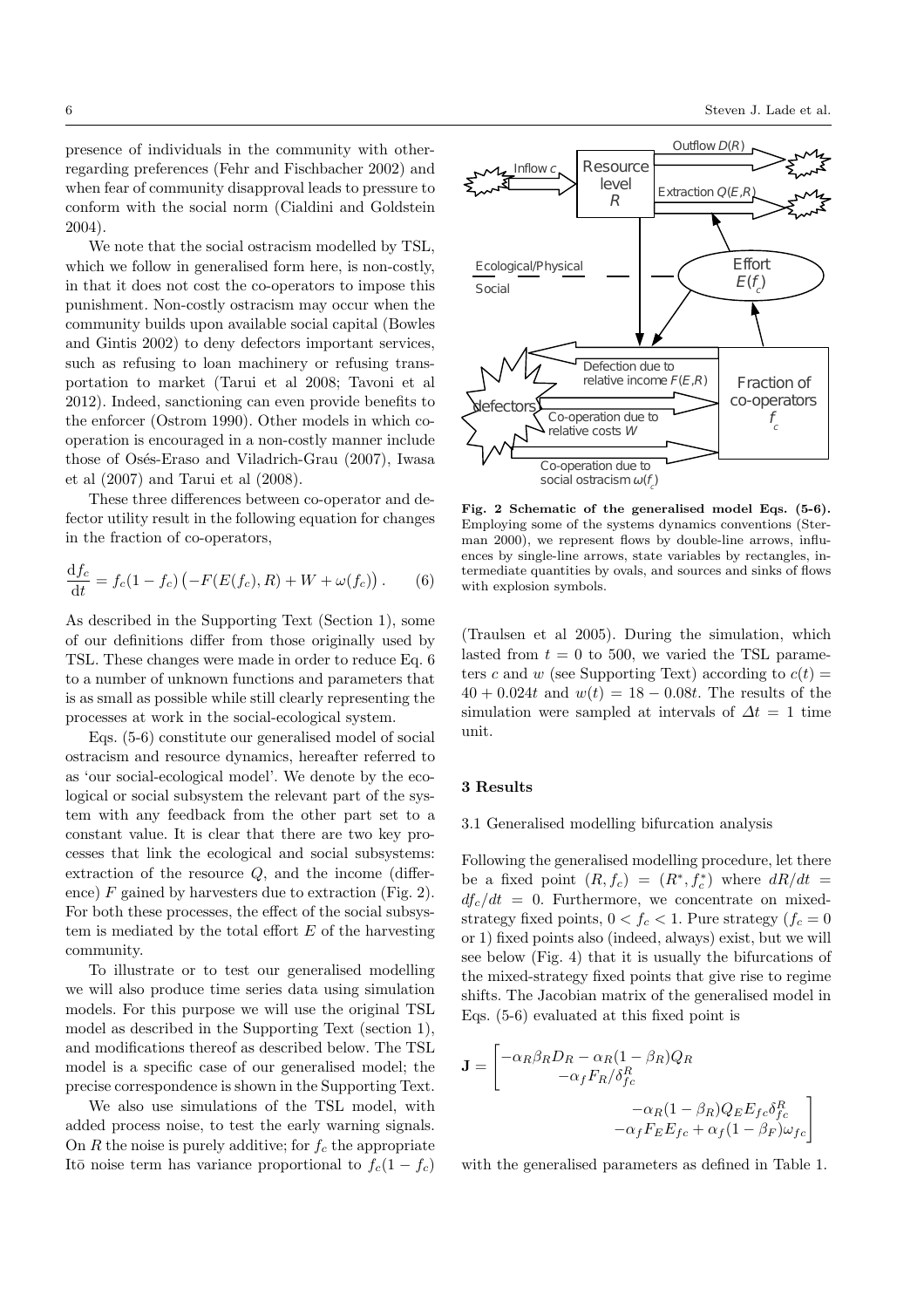Table 1 Definitions and interpretations of the generalised parameters used in the bifurcation analysis. Values of the generalised parameters that correspond to the TSL model are indicated, as are other values used in the bifurcation analysis. For definitions of TSL's  $k$ ,  $e_d$ ,  $e_c$ ,  $a$ ,  $b$ , see the Supporting Text.

| Type                                   | Symbol                            | Definition                                                       | Interpretation                                                                          | TSL value                 | Other values |
|----------------------------------------|-----------------------------------|------------------------------------------------------------------|-----------------------------------------------------------------------------------------|---------------------------|--------------|
| Scale                                  | $\alpha_R$                        | $c/R^*$                                                          | Fractional rate of replenishment of<br>the resource from the inflow c                   | $0.5$ to $2$              |              |
|                                        | $\alpha_f$                        | $-(1-f_c^*)F^*$                                                  | Fractional rate of defector recruit-<br>ment due to income difference $F$               | $0 \text{ to } 0.5$       |              |
| Ratio                                  | $\beta_R$                         | $D^*/(D^*+Q^*)$                                                  | Relative rate of resource loss from<br>outflow compared to harvesting                   | $0.1 \text{ to } 0.2$     |              |
|                                        | $\beta_f$                         | $w/(w+\omega_c)$                                                 | Relative rate of co-operator recruit-<br>ment from effort cost compared to<br>ostracism | $0.6$ to 1                |              |
| Elasticity                             | $D_R$                             | Of the form                                                      | Non-linearity, see Sec. 2.2                                                             | $k=2$                     | $1,0$ to $6$ |
|                                        | $Q_R$                             | $X_Y \equiv$                                                     |                                                                                         |                           |              |
|                                        | $Q_E$                             | $\frac{Y^*}{X^*} \left. \frac{\partial X}{\partial Y} \right ^*$ |                                                                                         |                           |              |
|                                        | $E_{f_c}$                         |                                                                  |                                                                                         | $1-e_d/e_c=-2.8$ to $0^a$ |              |
|                                        | $F_E$                             |                                                                  |                                                                                         | $a-1=-0.4$                |              |
|                                        | $F_R$                             |                                                                  |                                                                                         | $b = 0.2$                 |              |
|                                        |                                   |                                                                  |                                                                                         | $0$ to $8b$               | 1            |
| State vari-<br>able ratio <sup>c</sup> | $\omega_{fc} \over \delta_{fc}^R$ | $R^*/f_c^*$                                                      | Ratio of state variable values                                                          |                           |              |

<sup>a</sup> The effort elasticity is negative because an increase in co-operators decreases the effort. The elasticity is zero under full defection  $(f_c = 0)$ , because a large fractional change in the number of co-operators leads to a small fractional change in the total effort. In the TSL model, the elasticity takes its largest negative value at full co-operation  $(f_c = 1)$ .

<sup>b</sup> The particular ostracism function chosen by TSL causes the elasticity  $\omega_{fc}$  to reach extremely high values at values of  $f_c$  where the magnitude of the function  $\omega(f_c)$  itself is very small. Another function that reproduces TSL's  $\omega(f_c)$  very

closely is  $\omega(f_c) = 0.34 f_c^8/(0.55^8 + f_c^8)$ , which has the more reasonable range of elasticities indicated above.

<sup>c</sup> The state variable ratio  $\delta_{fc}^R$  is not required in any of the following calculations.

Using  $J$  and the condition in Eq.  $(3)$ , we find that for generalised parameters corresponding to the TSL model (Table 1), fold bifurcations are widespread (Fig. 3). Specifically, for any combination of  $\omega_{fc}$  and  $D_R$  in the range plotted, there is an  $E_{fc}$  that leads to a fold bifurcation. This matches the bifurcations observed by TSL both in their previous work, as indicated by the appearance and disappearance of their mixed equilibrium states, as well as in an upcoming study (Schlüter et al in prep.).

Although the Jacobian J does permit Hopf bifurcations for some extreme parameter combinations, the Hopf conditions  $[Eq. (4)]$  are not simultaneously satisfied anywhere in the generalised parameter space plotted in Fig. 3. We conclude that Hopf bifurcations, and consequently oscillatory states, are unlikely to be observed for models similar to the TSL model.

If we ignore the social dynamics in this system and set the total effort  $E$  to a constant, the eigenvalue at a fixed point of  $R$  in the ecological subsystem is

$$
\lambda_{\text{ecol}} = -\alpha_R \beta_R D_R - \alpha_R (1 - \beta_R) Q_R.
$$

Provided that  $D_R$  and  $Q_R$  are always positive (as they are in the TSL model), this eigenvalue is always negative. Therefore, in this model, no bifurcation can occur and in particular no regime shift can occur. It is clear



Fig. 3 Generalised modelling analysis. Surface of fold bifurcations for ranges of generalised parameters matching the TSL model.

that by ignoring the social dynamics it is impossible to appropriately model the regime shift that can occur in our social-ecological system.

To obtain a regime shift in the ecological subsystem alone,  $D_R$  or  $Q_R$  would have to be sufficiently negative for  $\lambda_{\text{ecol}}$  to reach zero. In traditional models of ecological regime shifts, this is achieved because  $D(R)$  (or inflow rate, which here is a constant  $c$ ) is sufficiently nonlinear. There are of course many ecological and physical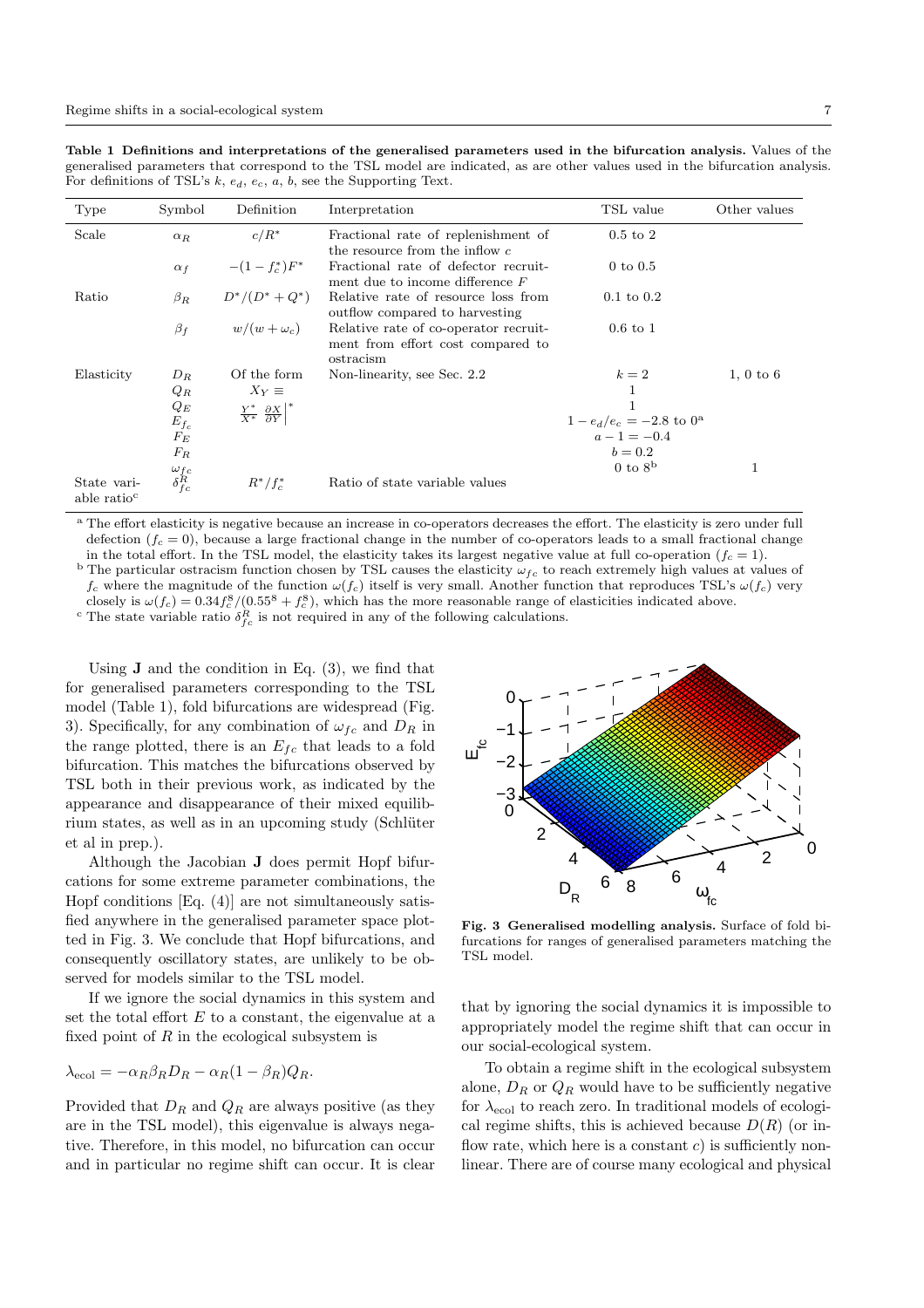systems with such a regime shift-inducing non-linearity (Scheffer et al 2001). Our purpose here is to show that regime shifts of ecological states can occur even if the ecological subsystem alone does not have a regime shift.

Returning to Fig. 3 we note, in addition to the ubiquity of fold bifurcations, that (i) fold bifurcations are possible for a large range of  $\omega_{f_c}$ , including values near 1, and (ii) that the presence of fold bifurcations is not strongly affected by the value of  $D_R$ . This indicates that close to linear ostracism and resource outflow functions  $\omega(f_c)$  and  $D(R)$  may be sufficient to produce a fold bifurcation. We confirm this prediction below using a simulation model.

Furthermore, setting  $\omega(f_c) \propto f_c$  and  $D(R) \propto R$ removes all non-linearity from both the purely social and purely ecological components of the dynamics. The only remaining non-linearities are contained in the linkage between the social and ecological subsystems. This linkage is comprised by the processes  $Q(E, R)$ , which specifies the amount of resource extracted by the harvesters, and the income difference  $F(E, R)$ , which specifies the effect of resource extraction on the fraction of co-operators.<sup>3</sup> Thus as well as arising from non-linearities in the ecological or social dynamics, regime shifts can also arise from non-linearities in the linkages between them.

#### 3.2 Bifurcations of simulation models

We next tested the general predictions of the generalised modelling analysis above with simulations of the TSL model, and variants thereof.

Beginning with the parameter set used by TSL (see Supporting Text, Section 1), changing the resource inflow readily triggered a fold bifurcation (Fig. 4a). In fact, changes in any of many different drivers, including effort cost (Fig. 4e), the strength of ostracism (Fig. 4f), or even multiple drivers changing simultaneously (resource inflow and effort cost, Fig. 4g), could trigger the fold bifurcation. We conclude that, as predicted by the generalised modelling analysis, fold bifurcations and therefore regime shifts are easy triggered in our social-ecological model.

Somewhat counter-intuitively, the regime shift from a high co-operation state that led to breakdown of the social norm and collapse of the resource was triggered by an increasing resource inflow, countering the common understanding that it is scarcity that leads to conflict. In this model, the regime shift occurred due to an initially increasing resource level that led to a greater

increase in the defector income than in co-operator income, due to allocation of net production according to effort. Increased defection then decreased the effectiveness of social ostracism and also increased extraction of the resource, culminating in a collapse in co-operation and in resource levels.

The bifurcation remained (Fig. 4b) when we used a variant of the TSL model with  $\omega(f_c) \propto f_c$  and  $D(R) \propto$  $R$  (Supporting Text, section 1). The size of the regime shift was not as large as in the case of strongly nonlinear  $\omega(f_c)$  (Fig. 4a), however. We conclude that, as predicted by the generalised modelling analysis, the presence of the regime shift is robust to the functional form of the ostracism process  $\omega(f_c)$ , and also to the functional form of the resource outflow  $D(R)$ . As predicted by the generalised modelling analysis, a simulation model of the ecological subsystem alone, however, did not have a bifurcation (Fig. 4h).

Although the ecological subsystem alone does not display a regime shift, the consequences of the socialecological regime shift can be just as serious for the resource levels as a purely ecological shift. The regime shift associated with increasing resource inflow (Fig. 4a) led to a significant drop in resource levels (Fig. 4c). The total payoff (income minus costs) that the community received also collapsed (Fig. 4d). In this state, social ostracism is largely ineffective due to the small population of co-operators. Re-establishing the ostracism norm and the associated high resource state would in this model require a large drop in resource inflow, or may even be impossible in the absence other mechanisms to re-establish the norm.

#### 3.3 Early warning signals

A good standard deviation or autocorrelation warning signal should display a clear upwards trend well in advance of the critical transition. In the early warning literature, these trends in indicators are often quantified with the Kendall- $\tau$  statistic (Dakos et al 2012b). We applied the standard early warning suite to time series of both R and  $f_c$  leading up to the transition (Fig. 5). We observed, for the simulation dataset used (Fig. 5, first row), weak trends in autocorrelation and stronger trends in standard deviation (largest Kendall  $\tau$  statistic 0.86 for standard deviation of residuals of  $f_c$ ).

We next constructed a generalised modelling-based early warning signal. We assumed that the following quantities could be measured:

– The fraction of co-operators,  $f_c$ 

<sup>3</sup> In the TSL model, these linkages have the following nonlinearities:  $Q(E, R) \propto ER$  and  $F(E, R) \propto E^{a-1}R^b$ .

<sup>–</sup> The resource level,  $R$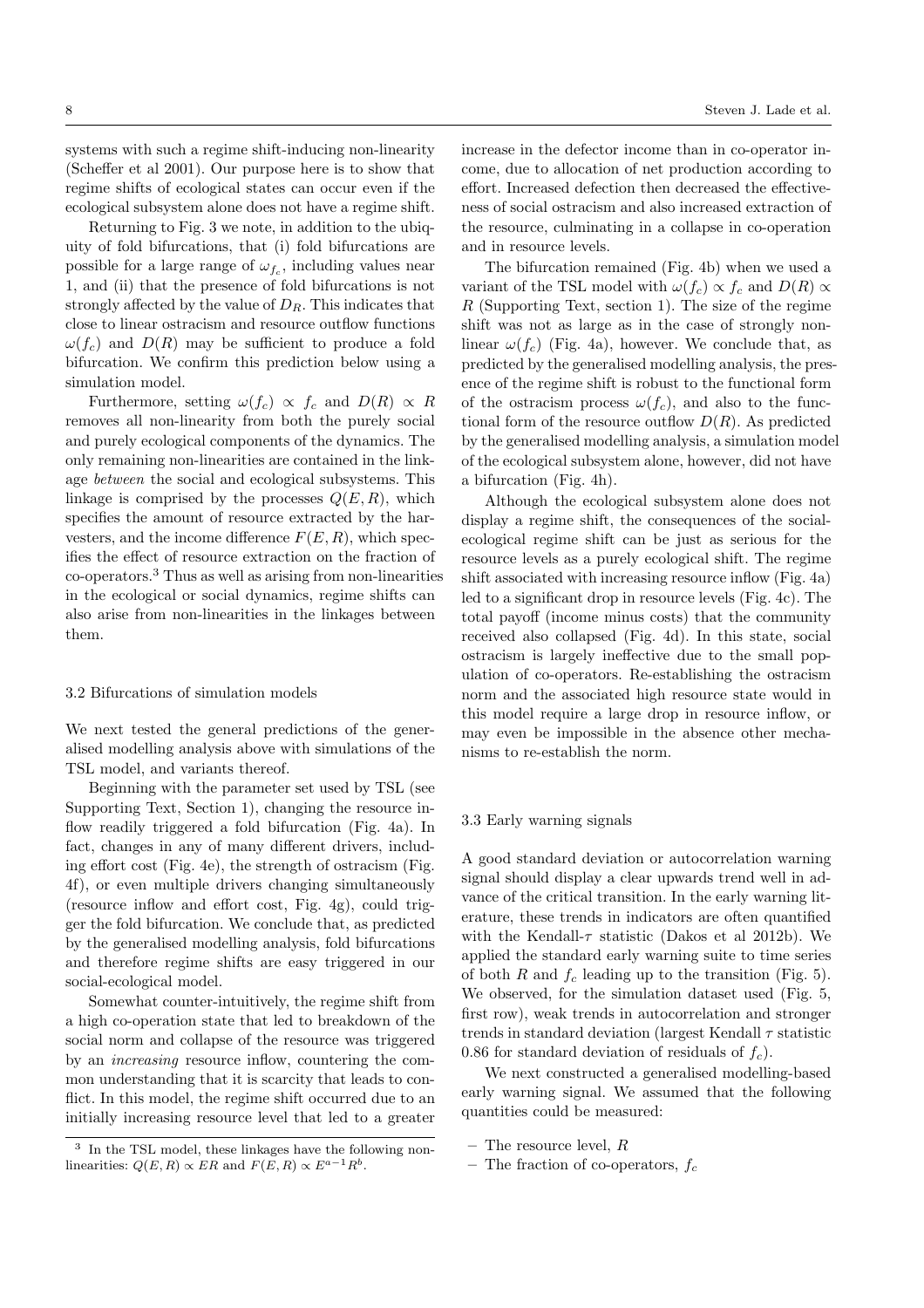

Fig. 4 Bifurcation diagrams of simulation models. The fraction of co-operators  $f_c$  are plotted for the fixed points of the TSL model (Supporting Text, Section 1) with respect to changes in: (a) the resource inflow; (b) the resource inflow with the functions  $\omega_{fc}$  and  $D(R)$  set to linear forms (see Supporting Text, Section 1); (e) the cost of harvesting effort; (f) the strength parameter of the ostracism function; (g) both resource inflow and effort cost at the same time. (h) Fixed points R of the isolated ecological subsystem (Supporting Text, Section 1). In (c) the resource levels and in (d) the total community payoff  $n[f_c^*e_c + (1 - f_c^*)e_d][f(E^*, R^*)/E^* - w]$  (see Supporting Text, Section 1 for definitions of symbols) corresponding to the fixed points in (a) are shown. Solid lines denote stable fixed points, dotted lines denote unstable fixed points.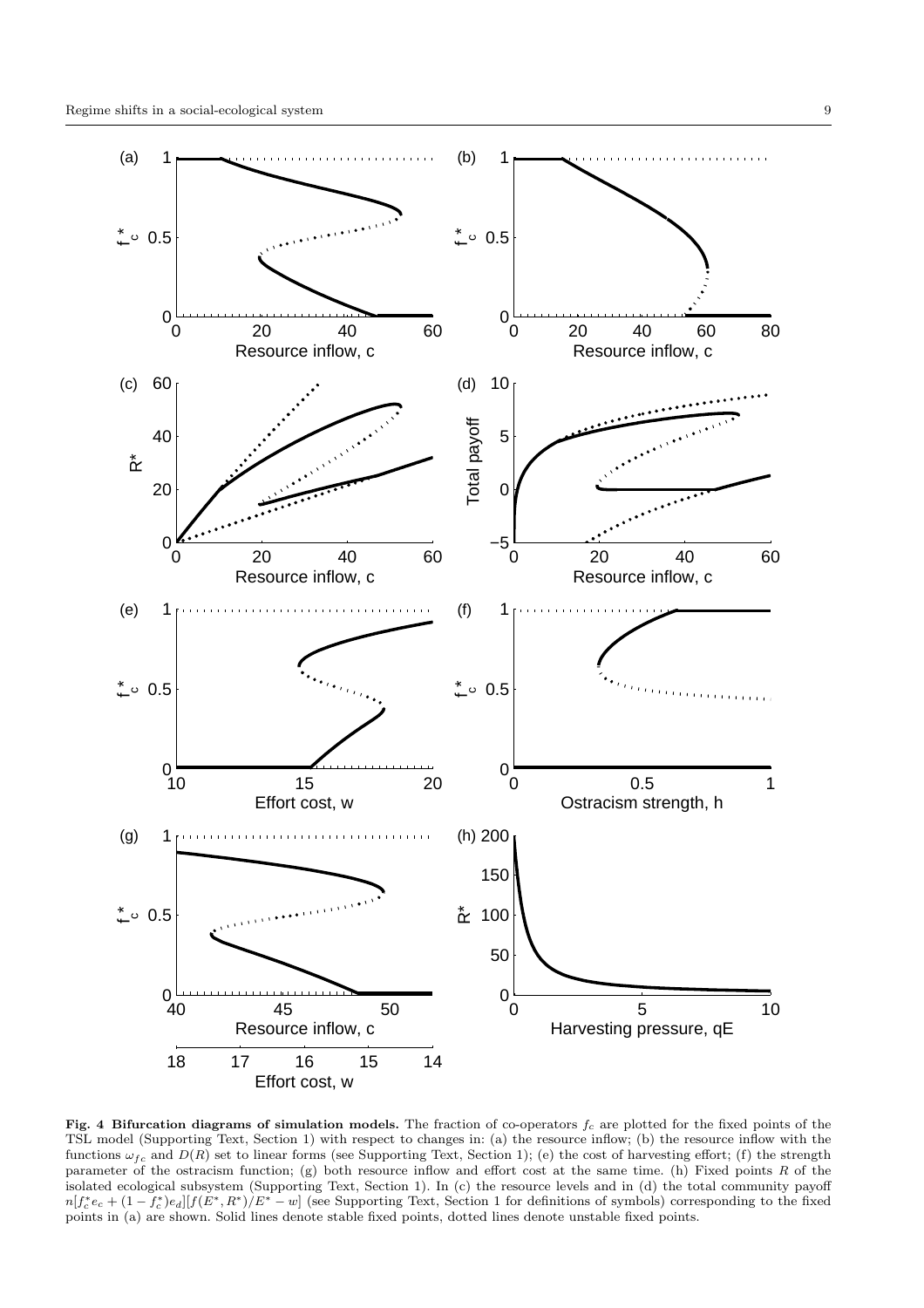

Fig. 5 Early warning signals. (top) Time series with filtered fit, detrended fluctuations, and autocorrelation and standard deviation of the detrended fluctuations for  $R$  and  $f_c$ , respectively, in the lead-up to the regime shift. (bottom) Generalised modelling-based early warning signal preceding the regime shift.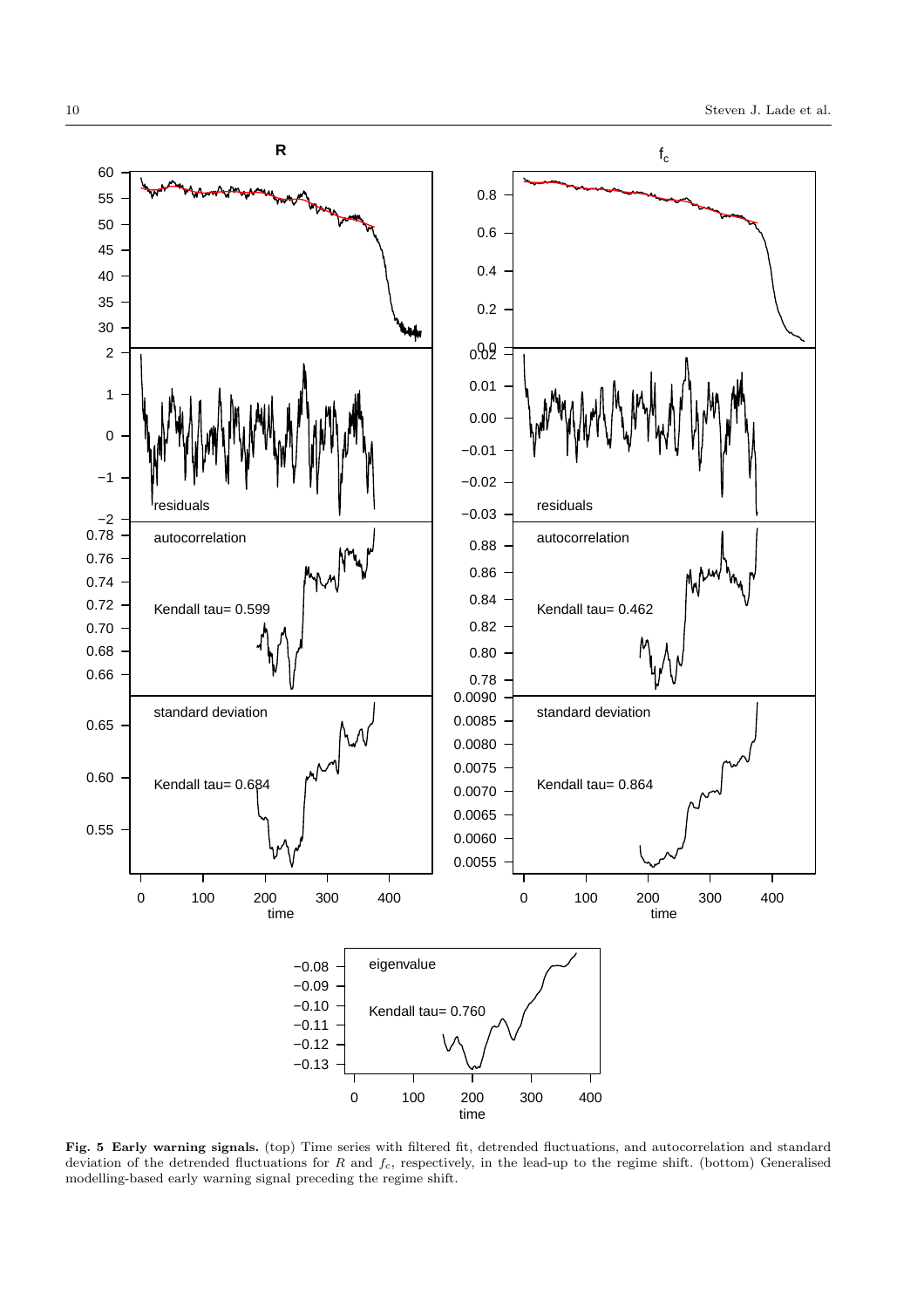- $-$  The resource outflow, D (for example, natural fish mortality or natural water losses due to evaporation or outflow). Could be replaced by observations of resource inflow c if more easily measured.
- The total resource extraction, Q (for example, total fish caught or total water used for irrigation)
- The income difference between a defector and a cooperator, F.
- The cost difference between a defector and a cooperator, W.

We assumed that the regime shift was being triggered by changes in resource inflow  $c$  and/or effort costs  $W$ . To complete the generalised modelling analysis we also required the assumptions that: resource extraction is linear in the resource level,  $Q \propto R$ ; and income difference is sub-linear in resource level with known elasticity b,  $F \propto R^b$ . We found however that the results of the generalised modelling early warning signal are not sensitive to the value of  $b$  used. In the following, we used  $b = 0.5$ , significantly different to the elasticity actually used in the simulation  $(b = 0.2)$ .

Following the approach outlined by Lade and Gross (2012), we derived an algorithm to calculate the eigenvalues of the generalised model from the quantities in the above list (Supporting Text, Section 2). Key outputs of this algorithm included the derivatives of the income difference  $F$ , resource extraction  $Q$  and ostracism  $\omega$  with respect to the fraction of co-operators  $f_c$ .

From the TSL model with changing parameters described at the end of Section 2.4, we generated time series for the list of quantities above. We then applied our algorithm, which yielded time series of two eigenvalues. A clear warning signal would be a negative (stable) eigenvalue increasing consistently towards the stability boundary of zero eigenvalue. One of the eigenvalues we calculated was always stable and far from the stability boundary. The other eigenvalue, however, displayed a clear increasing trend (Fig. 5, Kendall tau statistic 0.760).

On the basis of these results, we find standard deviation and generalised modelling eigenvalue to be good candidates for early warning signals for regime shifts in this social-ecological system. However we emphasise that these are preliminary results. A more thorough analysis would explore the sensitivity of the observed trends to different algorithm parameters such as smoothing or detrending constants and rolling window size (Dakos et al 2012b), a consideration of false alarm and missed detection rates through receiver-operator characteristics (Boettiger and Hastings 2012), as well as repetitions over an ensemble of realisations of the noise.

The early warning signal approaches described here also have differing demands on the amount and type of data and knowledge required. The autocorrelation and standard deviation approaches require only highfrequency observations of a single quantity. The generalised modelling-based warning signal, in contrast, requires knowledge of the structure of the social-ecological system as well as regular observations of all state variables and several of the processes by which they interact. It is hoped that, for some regime shifts, such additional, system-specific information will improve the reliability of the warning signal, as well as decreasing the frequency at which time series need to be sampled (Lade and Gross 2012; Boettiger and Hastings 2013).

The generalised modelling approach for early warning signals is also itself in an early stage of development. Future improvements could include statistical approaches: to incorporate partial knowledge about derivatives in the Jacobian matrix; similar to the approach of Boettiger and Hastings (2012), to test the fit of alternative generalised models; and to calculate the level of confidence in an early warning trend.

# 4 Discussion and implications for management

In the social-ecological system studied here, the ecological subsystem could not by itself undergo a regime shift at all, whereas regime shifts in the social-ecological system were common. The results of the social-ecological regime shift were as dramatic as purely ecological regime shifts that occur when the human impact acts as a simple driver: there was a rapid, large and persistent collapse of the resource, along with an associated collapse of the social norm and community payoffs. We conclude that failing to model a natural resource as a socialecological system, which requires including the dynamics of human (and institutional) behaviour, can lead to severely underestimating the potential for regime shifts. In a related result, undesirable regime shifts were previously shown to be avoidable if multiple feedbacks from the state of a complex ecological system were incorporated into management planning (Horan et al 2011).

The generalised modelling analysis showed the regime shift persists under variations to the shape of the ostracism function and the natural resource outflows. A regime shift even occurred when the social and ecological subsystems were completely linear, with nonlinearities arising only in the extraction and production processes that link the two subsystems. These findings have two implications for natural resource management. First, careful attention should be paid to the links between natural resources and human actors, for example, the way ecosystem services are used and contribute to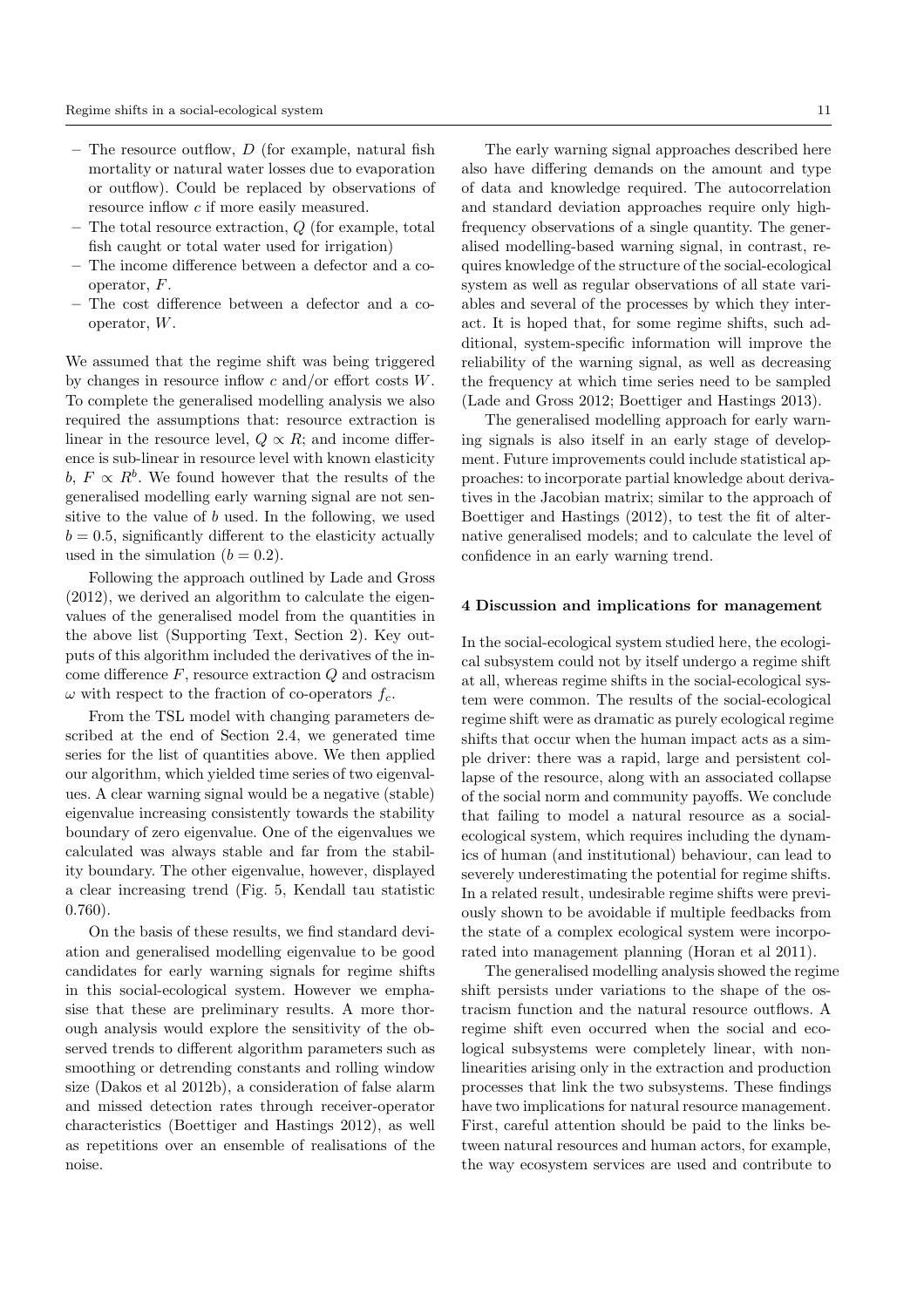human well-being. The link between natural resources and human well-being are in particular not well studied. Second, social-ecological systems that under current conditions are managed sustainably through high levels of cooperation (such as the Maine lobster fishery, Acheson and Gardner 2011) could potentially easily be destabilised by small changes in or increasing variability of important processes. This becomes particularly relevant in the context of global change, where resource dynamics are expected to become more variable or more extreme, thus potentially pushing a successful system rapidly into an unsustainable state.

Indeed, the ease with which a regime shift can be triggered lends support to a precautionary-like approach to managing social-ecological systems (Raffensperger and Tickner 1999): assume the system can undergo regime shifts, unless there is evidence otherwise. Such a precautionary approach may imply, for example: holding stocks at higher levels (Polasky et al 2011); using generic principles for increasing resilience (Biggs et al 2012b), such as engaging in a process of adaptive governance; or preparing to mitigate the effects of the regime shift if it is unlikely to be avoided (Crépin et al  $2012$ ).

Examining regime shifts demands viewing the socialecological system as a complex adaptive system (Levin et al 2012). As well as the possibility of non-equilibrium behaviour (such as regime shifts), an important complex adaptive property of the system we studied here is the ability of human actors to switch their harvesting strategies in response to changing resource levels. The tool of generalised modelling that we have used combines a complex adaptive systems view of the socialecological system with a precise mathematical setting and the ability to obtain results in the presence of uncertainty about specific forms of interactions. Given the high degree of uncertainty often associated with the detailed workings of social and ecological processes, we anticipate generalised modelling to be a useful tool in future work on social-ecological systems. Although recently developed, generalised modelling (sometimes also called structural kinetic modelling) has already yielded successes in ecology (Gross et al 2009; Aufderheide et al 2012), physiology (Zumsande et al 2011) and molecular biology (Steuer et al 2006; Gehrmann and Drossel 2010; Zumsande and Gross 2010), where the details of specific interactions can likewise be difficult to determine.

We also studied regime shifts in our social-ecological system using a simulation model. The regime shifts could be triggered by many different social and ecological drivers, and also a combination of drivers. We also obtained the result, on first glance counterintuitive, that increasing the resource inflow led to a collapse of co-operation and sudden decrease in the resource level and payoffs, due to the defectors gaining more from an increase in resource level than co-operators. We conclude that sometimes not only can the regime shift itself be surprising, but the direction of change in a driver that triggers a regime shift can also surprise.

Given the widespread existence and sometimes surprising nature of these social-ecological regime shifts, some early warning of an impending regime shift would be highly desirable, in order to avoid or at least mitigate the effects of the regime shift. We tested the performance of standard early warning signals for one of the regime shifts produced by the TSL model. The autocorrelation warning signal showed only a weak indication of the transition, with standard deviation (particularly of  $f_c$ ) and the generalised modelling-based signal showing stronger signals. In practice, the effectiveness of an early warning signal can depend on a number of factors, including: the magnitude of the noise (Contamin and Ellison 2009; Perretti and Munch 2012); appropriate choice of variable(s) to observe; whether a potential associated with the dynamics exists and is smooth (Hastings and Wysham 2010); the rate at which the driver is changing relative to the inherent time scales of the systems, such as life spans (Bestelmeyer et al 2011); the observation rate compared to these inherent time scales (Bestelmeyer et al 2011); non-stationary noise statistics (Dakos et al 2012c); and indeed whether the regime shift is driven at all or is instead triggered by noisy fluctuations (Ditlevsen and Johnsen 2010). The autocorrelation, standard deviation and generalised modelling early warning approaches also have different requirements for the amount and type of data and knowledge required (Sec. 3.3). We conclude that early warning signal approaches show potential for warning of social-ecological regime shifts, which could be valuable in natural resource management to guide management responses to variable and changing resource levels or changes in resource users. However, investigation of specific cases of social-ecological regime shifts is required to ascertain, first, the availability of the required data in those cases and, second, the robustness of the resulting early warning signals.

A third and very important criterion by which to evaluate an early warning signal in a specific case study is whether the signal can give sufficiently early warning for the transition to be avoided. Successfully averting a transition depends on a number of case-specific factors, including which drivers can be manipulated (Biggs et al 2009), the rate at which this can be done (Biggs et al 2009), how fast the system responds to a change in management (Contamin and Ellison 2009), and, importantly, how fast the uncontrolled driver is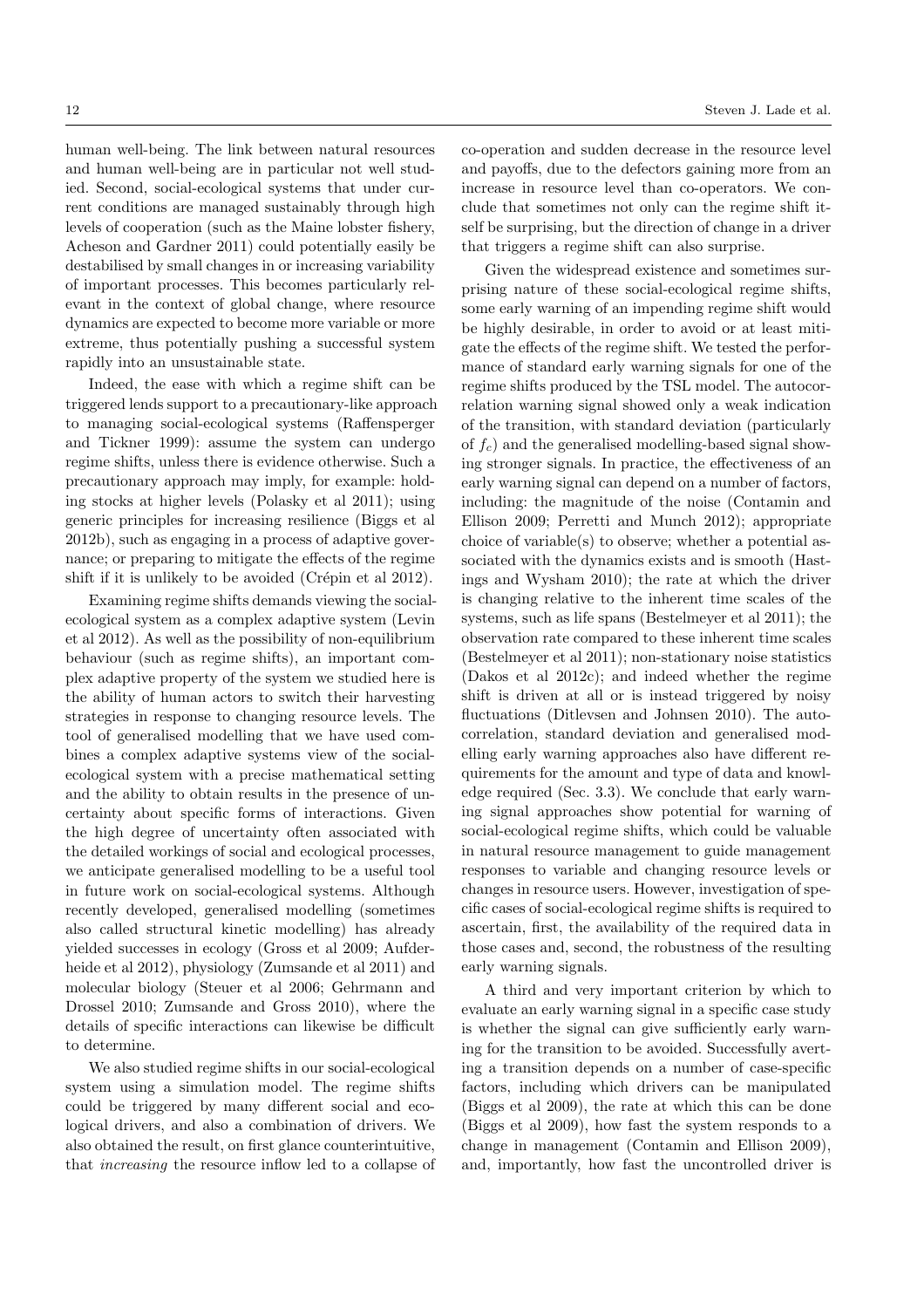itself changing. In the limit of a very slowly changing driver, for example, warning signals are likely to provide sufficient notice for action to be taken, while in the limit of a very quickly changing driver, effectively an unpredictable shock, no warning signal could be sufficiently fast. Including management responses in the social-ecological system and evaluating whether warning signals can give sufficient notice for management actions to avert a regime shift are beyond the scope of the stylised models used here. A thorough investigation would require more detailed mechanistic models as well as data pertaining to actual social-ecological regime shifts (Schlüter et al 2012b).

### 5 Conclusions

We studied stylised models of a social-ecological system of broad relevance: a common-pool resource, which is being harvested, and for which a normative mechanism amongst harvesters (social ostracism) encourages a socially optimal harvesting strategy. We found that neglecting the dynamics of the social subsystem of the social-ecological system led to models missing the existence of regime shifts in the system, regime shifts which could be as persistent and economically detrimental as a purely ecological regime shift. Furthermore, we found the regime shift to be robust to uncertainty about the specific shapes of the interaction processes, leading us to support the inclusion of regime shifts within a precautionary approach to managing ecosystems. Finally, we also showed that the early warning signals developed for ecological or physical systems may also be useful for anticipating regime shifts in social-ecological systems.

Acknowledgements The authors would like to thank Ralf Eichhorn, Thilo Gross, Jamila Haider, Juan Carlos Rocha and Nanda Wijermans for helpful comments on the manuscript. The research leading to these results has received funding from the European Research Council under the European Unions Seventh Framework Programme (FP/2007-2013)/ERC grant agreement no. 283950 SES-LINK. A.T. is supported by the Centre for Climate Change Economics and Policy, which is funded by the UK Economic and Social Research Council and Munich Re.

#### References

- Acheson J, Gardner R (2011) The evolution of the Maine lobster V-notch practice: Cooperation in a prisoner's dilemma game. Ecology and Society 16:41
- Aufderheide H, Rudolf L, Gross T (2012) Mesoscale symmetries explain dynamical equivalence of food webs. New Journal of Physics 14(10):105014
- Bestelmeyer BT, Ellison AM, Fraser WR, Gorman KB, Holbrook SJ, Laney CM, Ohman MD, Peters DPC, Pillsbury

FC, Rassweiler A, Schmitt RJ, Sharma S (2011) Analysis of abrupt transitions in ecological systems. Ecosphere 2:129

- Biggs R, Carpenter SR, Brock WA (2009) Turning back from the brink: Detecting an impending regime shift in time to avert it. Proc Natl Acad Sci USA 106(3):826–831
- Biggs R, Blenckner T, Folke C, Gordon L, Norström A, Nyström M, Peterson G (2012a) Regime shifts. In: Hastings A, Gross LJ (eds) Encyclopedia of Theoretical Ecology, University of California Press, pp 609–617
- Biggs R, Schlüter M, Biggs D, Bohensky EL, BurnSilver S, Cundill G, Dakos V, Daw TM, Evans LS, Kotschy K, Leitch AM, Meek C, Quinlan A, Raudsepp-Hearne C, Robards MD, Schoon ML, Schultz L, West PC (2012b) Toward principles for enhancing the resilience of ecosystem services. Annual Review of Environment and Resources 37:421–448
- Boettiger C, Hastings A (2012) Quantifying limits to detection of early warning for critical transitions. Journal of The Royal Society Interface
- Boettiger C, Hastings A (2013) From patterns to predictions. Nature 493:157–158
- Bowles S, Gintis H (2002) Social capital and community governance. The Economic Journal 112(483):F419–F436
- Carpenter SR, Mooney HA, Agard J, Capistrano D, De-Fries RS, Daz S, Dietz T, Duraiappah AK, Oteng-Yeboah A, Pereira HM, Perrings C, Reid WV, Sarukhan J, Scholes RJ, Whyte A (2009) Science for managing ecosystem services: Beyond the Millennium Ecosystem Assessment. Proceedings of the National Academy of Sciences 106(5):1305–1312
- Chambers RG (1988) Applied production analysis: A dual approach. Cambridge University Press
- Cialdini RB, Goldstein NJ (2004) Social influence: compliance and conformity. Annual Review of Psychology 55:591–621
- Contamin R, Ellison AM (2009) Indicators of regime shifts in ecological systems: What do we need to know and when do we need to know it. Ecological Applications 19:799– 816
- Crépin AS, Lindahl T (2009) Grazing games: Sharing common property resources with complex dynamics. Environmental and Resource Economics 44:29–46
- Crépin AS, Biggs R, Polasky S, Troell M, de Zeeuw A (2012) Regime shifts and management. Ecological Economics 84:15–22
- Dakos V, Carpenter S, Cline T, Lahti L (2012a) Early warning signals toolbox. Version 1.0.2, http://earlywarnings.rforge.r-project.org
- Dakos V, Carpenter SR, Brock WA, Ellison AM, Guttal V, Ives AR, Kfi S, Livina V, Seekell DA, van Nes EH, Scheffer M (2012b) Methods for detecting early warnings of critical transitions in time series illustrated using simulated ecological data. PLoS ONE 7(7):e41010
- Dakos V, van Nes EH, D'Oderico P, Scheffer M (2012c) Robustness of variance and autocorrelation as indicators of critical slowing down. Ecology 93:264–271
- Ditlevsen PD, Johnsen SJ (2010) Tipping points: Early warning and wishful thinking. Geophysical Research Letters 37(19):L19703
- Ermentrout B (2011) XPPAUT. Version 6.11, http://www.math.pitt.edu/∼bard/xpp/xpp.html
- Fehr E, Fischbacher U (2002) Why social preferences matter – the impact of non-selfish motives on competition, cooperation, and incentives. The Economic Journal 112(478):C1–C33